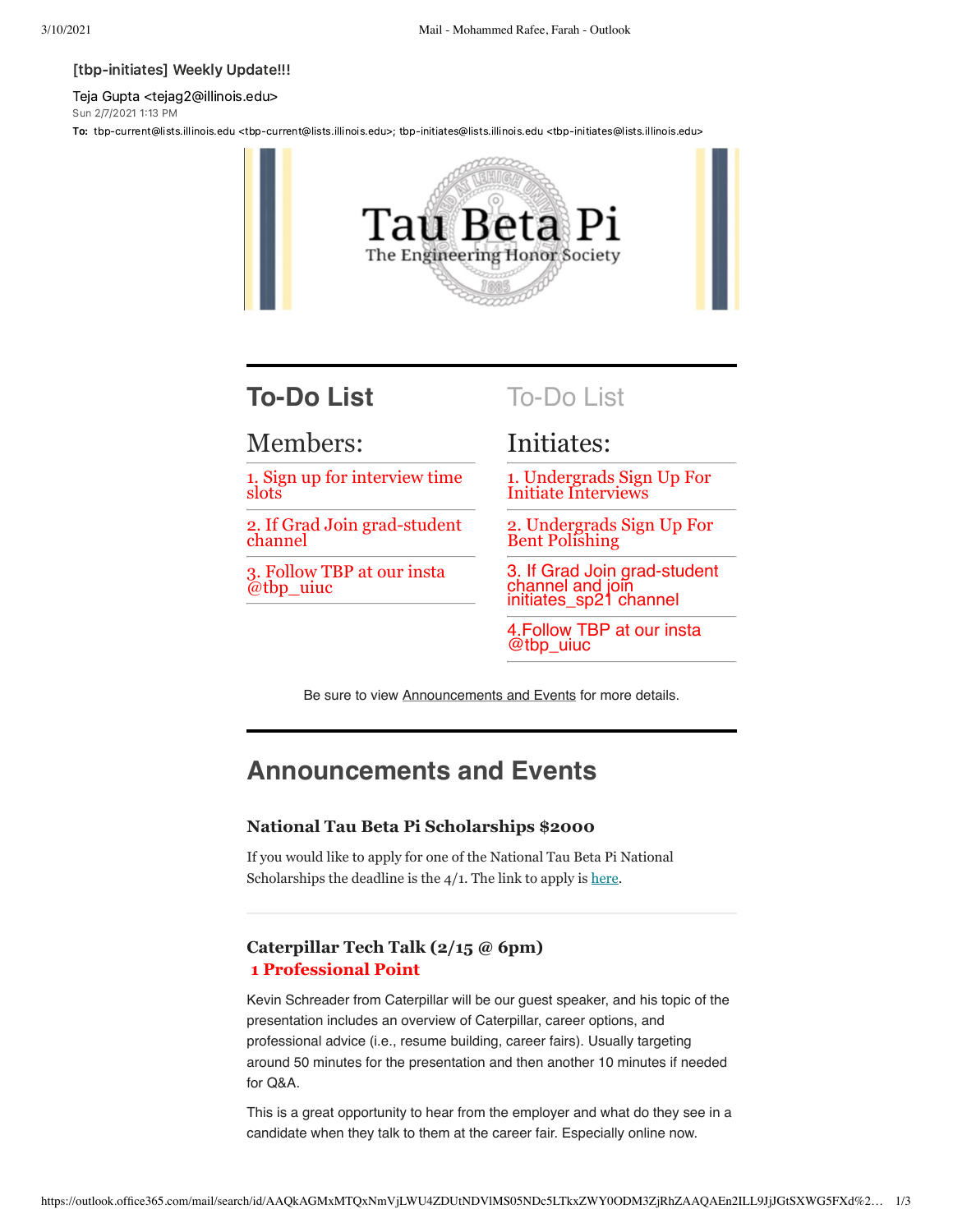#### 3/10/2021 Mail - Mohammed Rafee, Farah - Outlook

Please put your name on the signup sheet before you attend the session. This will be used to mark your attendance and award you 1 point for this professional event. The signup sheet is attached below.

Zoom meeting information:

Join Zoom Meeting https://illinois.zoom.us/j/81829461981? [pwd=U0RaYjJLcStqaDVxdnM1NEl1UjNlZz09](https://urldefense.com/v3/__https://illinois.zoom.us/j/81829461981?pwd=U0RaYjJLcStqaDVxdnM1NEl1UjNlZz09__;!!DZ3fjg!ujrBugCyqwpYqzn2LItUuG1Rkoql-Y4-ExwY8422ff5N-uazYm9ymgSHh8tPIJfoTQzAD2b3GCk$)

Meeting ID: 818 2946 1981 Password: 882703

**[Sign up!](https://urldefense.com/v3/__https://docs.google.com/spreadsheets/d/10jb3_EzSW2mLJr4n28IRIInNAzY9wkSe2fhr8gonv2I/edit*gid=0__;Iw!!DZ3fjg!ujrBugCyqwpYqzn2LItUuG1Rkoql-Y4-ExwY8422ff5N-uazYm9ymgSHh8tPIJfoTQzAjZrblRc$)**

### **Initiate Interview Sign Up**

Required For Undergraduate Initiates

If you are an undergraduate initiate please sign up as an interviewee. If you are a current member please sign up as a interviewer. The link to sign up is [here.](https://urldefense.com/v3/__https://docs.google.com/spreadsheets/d/1lx7Ac4sFCzsU92poTwJUiWHWOi2ux5ypaXmDNVwdeYo/edit*gid=0__;Iw!!DZ3fjg!ujrBugCyqwpYqzn2LItUuG1Rkoql-Y4-ExwY8422ff5N-uazYm9ymgSHh8tPIJfoTQzAo-_D2E0$)

### **Bent Polishing**

Required For Undergraduate Initiates Please sign up for Bent Polishing at the form [here](https://urldefense.com/v3/__https://docs.google.com/forms/d/e/1FAIpQLSeSwXeho_Em18fyBrs_dZ6fvxUJZRsq_Pez3lF1AgFbMpTo0g/viewform__;!!DZ3fjg!ujrBugCyqwpYqzn2LItUuG1Rkoql-Y4-ExwY8422ff5N-uazYm9ymgSHh8tPIJfoTQzAJtZ682A$).

### **Social Media Coordinator**

If you are interested in being our social media coordinator please apply [here.](https://urldefense.com/v3/__https://docs.google.com/forms/d/e/1FAIpQLSf_dldNCYvG35djKJsIphsL5KxvuS1rCW2ZivZEJa0J0QO_6g/viewform__;!!DZ3fjg!ujrBugCyqwpYqzn2LItUuG1Rkoql-Y4-ExwY8422ff5N-uazYm9ymgSHh8tPIJfoTQzAN5cACNQ$) This is a great way to gain leadership experience.

## **Join Our New Slack Channels!**

Please join the new grad student channel(#grad-students) if you are a grad student. If you are an initiate please join the Spring 2021 Initiates Channel(initiates\_sp21).

### **National Tau Beta Pi Engineering Future Sessions**

Sessions on Indecision and Self-confidence (Tues 2/9 7:30-8:30pm CST) and Navigating Career Transitions (Wed 2/10 7-8pm CST). Visit [https://www.tbp.org/memb/EF.cfm](https://urldefense.com/v3/__https://www.tbp.org/memb/EF.cfm__;!!DZ3fjg!ujrBugCyqwpYqzn2LItUuG1Rkoql-Y4-ExwY8422ff5N-uazYm9ymgSHh8tPIJfoTQzAAOjYdlE$) to register.